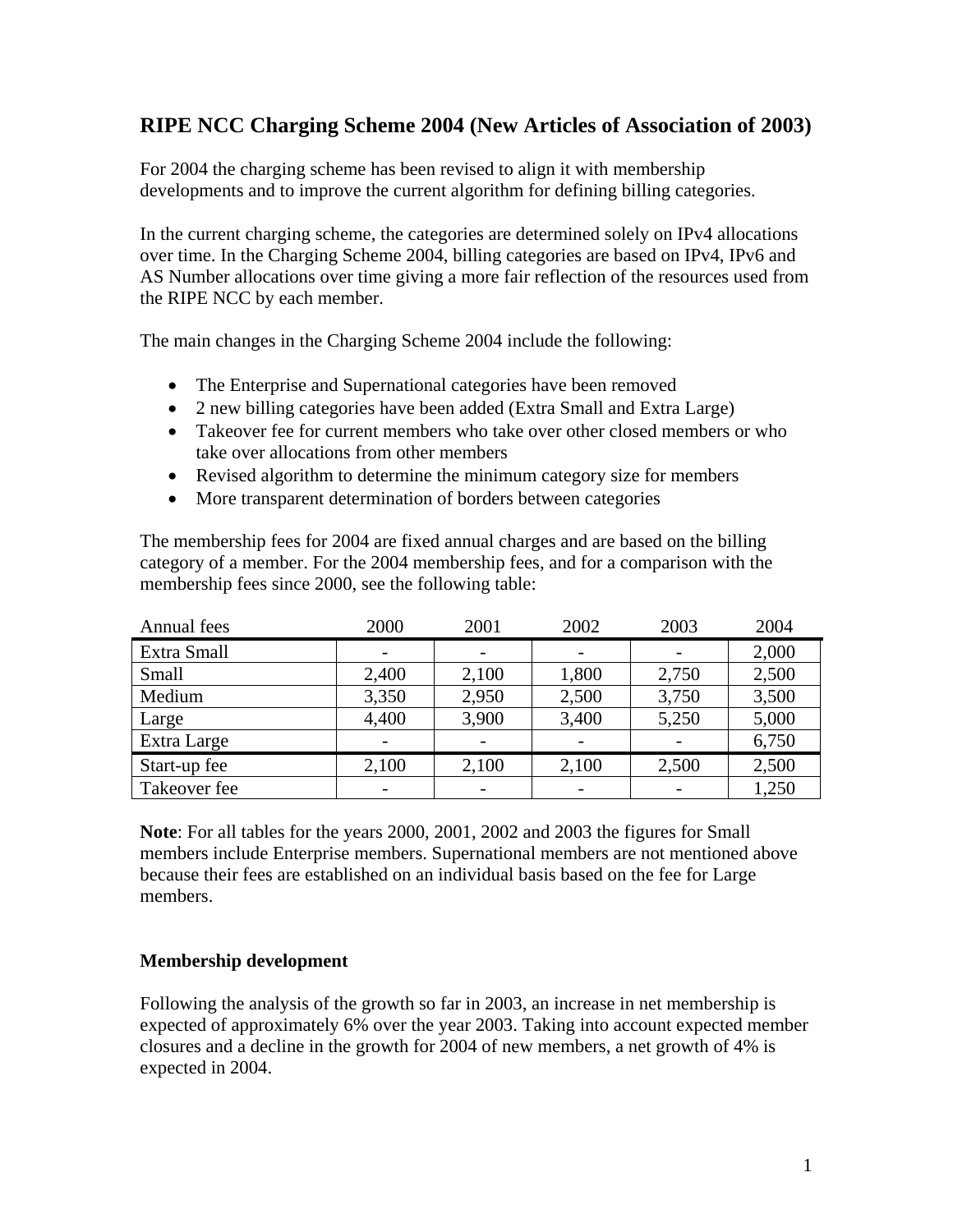|                  |       |       |       | Projection | <b>Budget</b> |
|------------------|-------|-------|-------|------------|---------------|
| Number of LIRs   | 2000  | 2001  | 2002  | 2003       | 2004          |
| Extra Small      |       |       |       |            | 725           |
| Small            | 1,978 | 2,536 | 2,503 | 2,727      | 1,993         |
| Medium           | 459   | 441   | 614   | 612        | 725           |
| Large            | 130   | 145   | 152   | 152        | 145           |
| Extra Large      |       |       |       |            | 36            |
| Total membership | 2,567 | 3,122 | 3,269 | 3,491      | 3,624         |
| Net Growth %     | 51%   | 22%   | 5%    | 6%         | 4%            |

The membership figures for 2000, 2001, 2002 and the projections for the remainder of 2003 and the year 2004 are as follows:

### **Billing score algorithm**

To determine the billing category for a member, a score is calculated on the basis of the resources allocated to the member over time. The scoring system is based on number resource allocations/assignments taking into account both IPv4 and IPv6 allocations as well as AS Number assignments. For the purpose of this scoring algorithm, an allocation of IPv4 /20 is deemed to be equivalent to one IPv6 /32 allocation or to an assignment of one AS Number. For an example of how scoring units are determined based on resource usage see the table below.

| Prefix IPv4                                                         | Prefix IPv6 |             | <b>ASN</b> |   | Scoring unit |
|---------------------------------------------------------------------|-------------|-------------|------------|---|--------------|
| IPv4/21 $\triangle$ IPv6/33                                         |             | $\triangle$ |            |   | 0.5          |
| $\text{IPv4}/20 \triangleq \text{IPv6}/32 \triangleq 1 \text{ ASN}$ |             |             |            | ᅀ |              |
| IPv4/19 $\triangle$ IPv6/31 $\triangle$ 2ASN                        |             |             |            | ᅀ |              |
| IPv4/18 $\triangle$ IPv6/30 $\triangle$                             |             |             | 4 ASN      | ᅀ |              |

**Note:** To establish scoring units based on larger or smaller resource usage, the same principles apply.

Using this matching system, the following algorithm is run to determine the total score per member:

$$
S\ (reg) = \sum\nolimits_{i=1}^N\, a_i\, {}^*\, t_i
$$

 $a_i$  = Scoring unit  $t_i$  = Time function of allocation/assignment i (year of allocation – 1992)  $N =$  Number of allocations/assignments